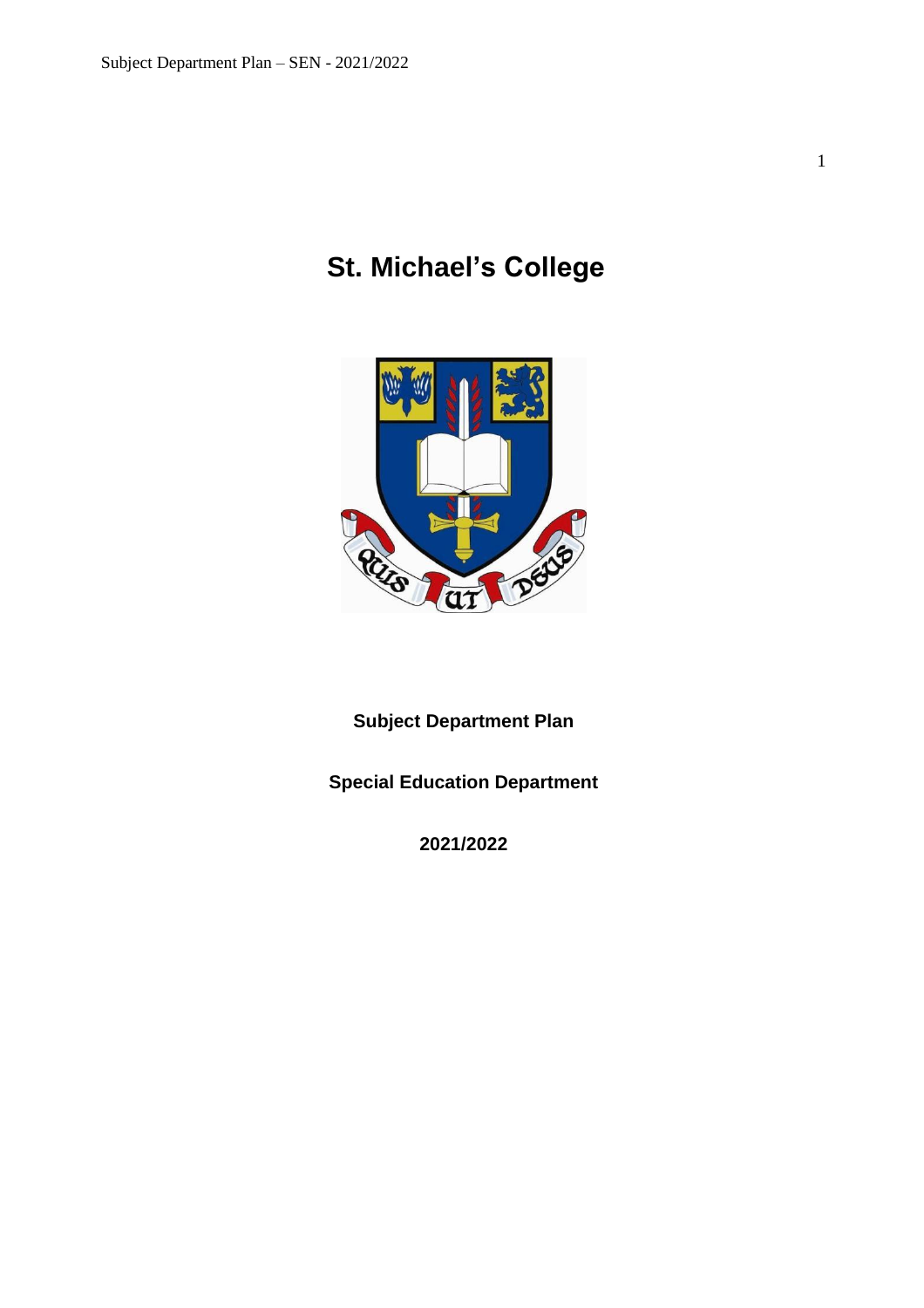# Contents

| 1.             |                                     |  |
|----------------|-------------------------------------|--|
| 2.             |                                     |  |
| 3.             |                                     |  |
| 4.             |                                     |  |
| 5.             |                                     |  |
| 6.             |                                     |  |
| 7.             |                                     |  |
| 8.             |                                     |  |
| <b>9.</b>      |                                     |  |
|                |                                     |  |
|                |                                     |  |
|                |                                     |  |
|                |                                     |  |
|                |                                     |  |
|                |                                     |  |
|                |                                     |  |
|                |                                     |  |
|                |                                     |  |
|                |                                     |  |
|                |                                     |  |
|                |                                     |  |
|                |                                     |  |
|                |                                     |  |
|                |                                     |  |
|                |                                     |  |
|                |                                     |  |
|                |                                     |  |
| 28. Appendices |                                     |  |
|                | <b>SEN Timetable</b><br>$a_{\cdot}$ |  |
|                |                                     |  |

- b. SEN list of Students
- c. IEP Template
- d. Templates for recording meetings and calls
- e. Miscellaneous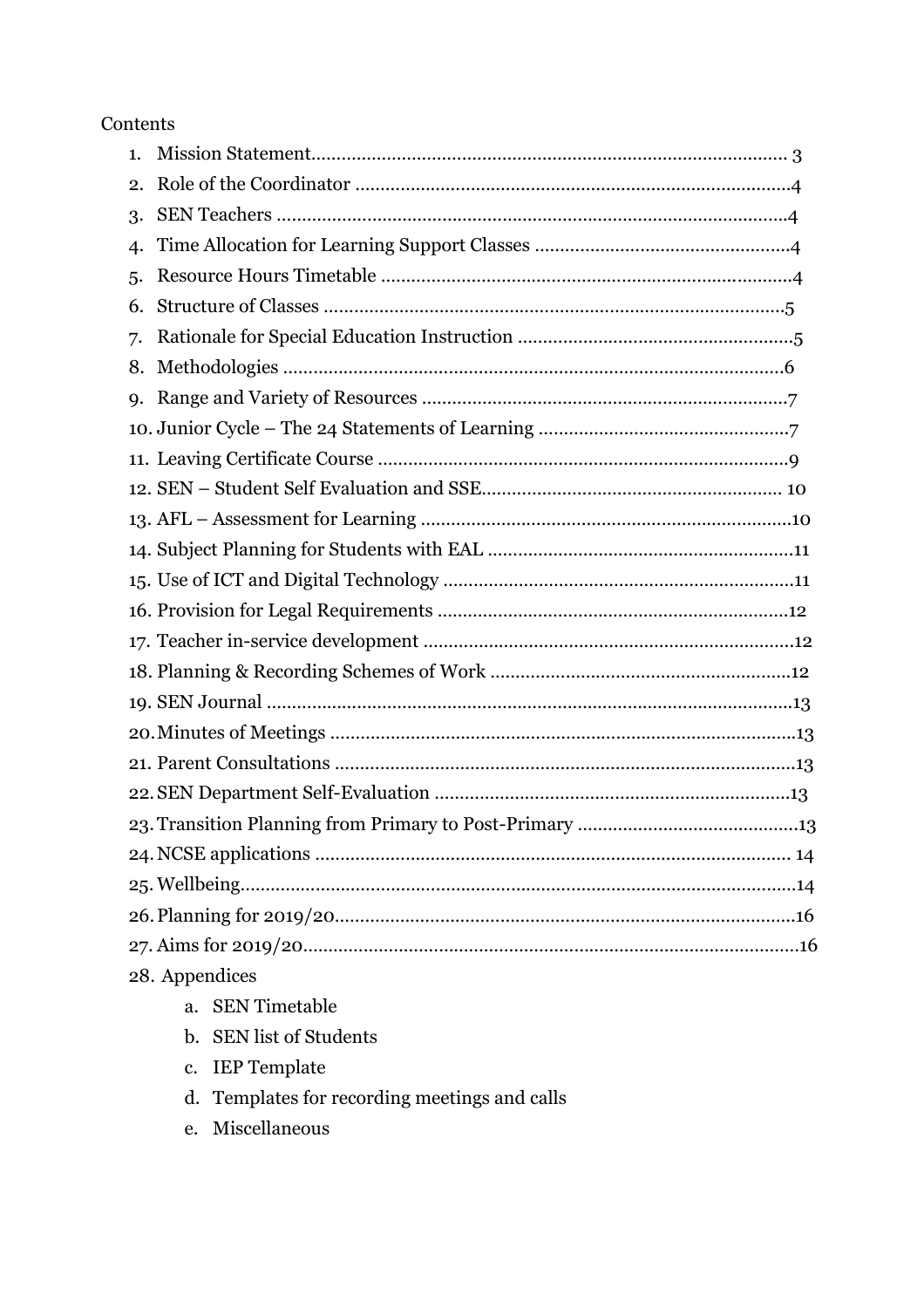# **1. MISSION STATEMENT**

We aim to support all of the students with additional needs who attend St. Michael's College, by ensuring that the teaching and learning in the college reflects the best and most diverse inclusive differentiated teaching strategies. We believe that the wellbeing of these students will be enhanced by the teaching of core skills that will help raise their levels of academic attainment and boost their self-esteem. We believe that all students can experience success. We endorse the school Mission of Believe, Belong, Become in our daily work, as well as taking cognisance of and implementing the NEPS Guidelines that base student attainment on Maslow's Hierarchy of Needs aiming for the self-actualisation of all our students.

# **As a department, we aim to embody the following characteristics:**

- A collaborative approach for the planning for students with additional needs among the staff teaching SEN classes.
- Ensure fostering of good relationships with other departments to support differentiated learning and the dissemination of SEN focused resources and teaching methodologies.
- Support for team-teaching across literacy and numeracy classes in the Junior Cycle.
- The sharing of resources and of expertise, particularly in teaching strategies
- The facilitation and promotion of good practice by an active co-ordinator.
- Regular meetings, both formally scheduled and as issues arise, with agendas and records of decisions taken.
- Effective systems of communication within the department, with learningsupport teachers, and with the management
- The distribution work associated with curricular planning, parent consultation, Learning Plans and provision of teaching materials across the team.
- Promote Continuing Professional Development with staff. SEN staff regularly upskilled by attending CPD from SESS and NCSE.
- An innovative approach to ICT and an ability to cater for the varied learning styles of all students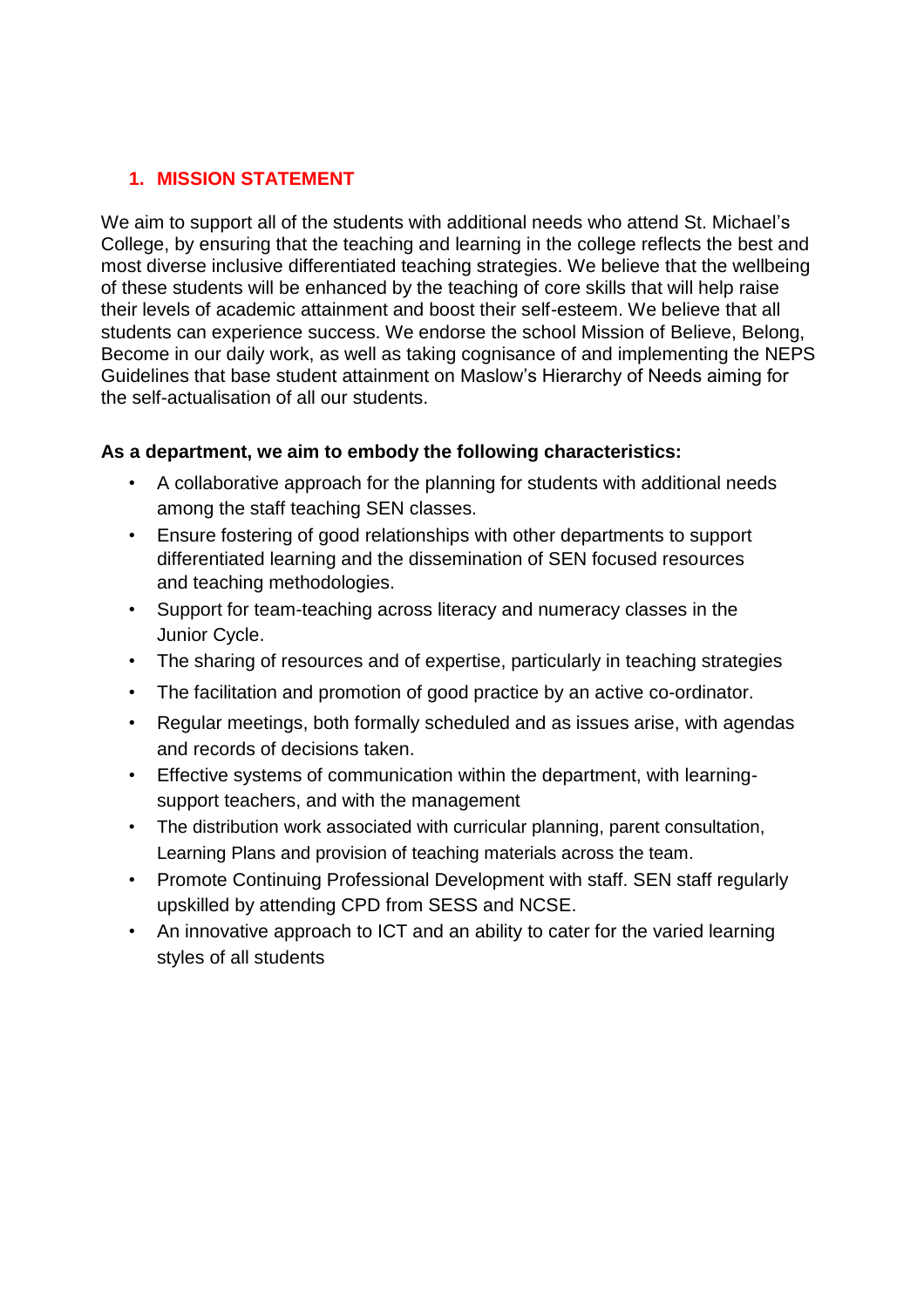# **2. ROLE OF THE COORDINATOR :**

Co-ordinators for 2021/2022**:**

**1st to 2nd Year:** Jane Delaney

**3rd to 6th Year:** Rory O'Connor

### **The co-ordinators are responsible for the following duties:**

- Working with the management of the school to devise the SEN timetable o Coordinating Department meetings, coordinating with SEN teachers
- Coordinating the Transition programme for new 1st year students with SEN o Devising learning plans (IEP's) for incoming students
- Meeting parents and supporting ongoing learning plans Reasonable Accommodation for State Examinations
- Member of school care team
- Member of critical incident team
- Providing materials, resources & CPD to staff regarding SEN
- Communication with subject departments regarding students with SEN Parent conferences regarding RACE & DARE
- Liaison with outside agencies, NEPS, SENO and NCSE o Liaising with the SNA's in terms of student care
- Writing the SEN department plan

# **3. SEN STAFF**

In addition to the co-ordinators, the SEN staff are Aoife Waters (SNA), Dave Cunningham (SNA), Samantha Stephens, Darragh Burke, Lisa Fleming & other teachers in the school participate by teaching students in a small group or one-to-one capacity as subject specialists. \* See the 2021/22 SEN Timetable attached as an appendix to the hard copy of this document. For all information see the shared Google Drive space for SEN set up by the Coordinator.

# **4. TIME ALLOCATION FOR LEARNING SUPPORT**

**CLASSES \***2 classes on Literacy & 2 on Numeracy where possible

| 1st Year | 4 classes/week |
|----------|----------------|
| 2nd Year | 4 classes/week |
| 3rd Year | 4 classes/week |
| 4th Year | 4 classes/week |
| 5th Year | 5 classes/week |
| 6th Year | 5 classes/week |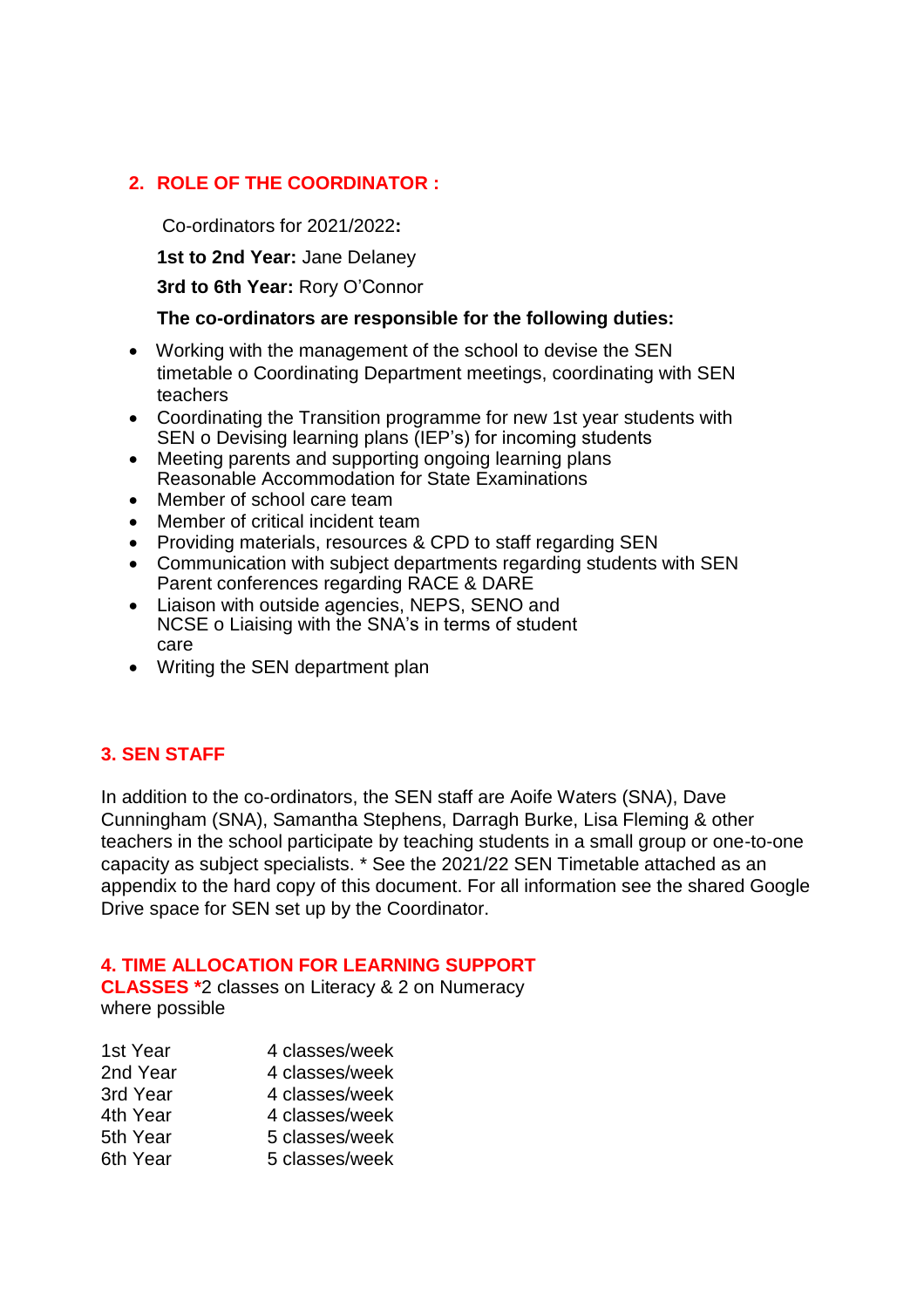# **5. RESOURCE HOURS TIMETABLE**

A full resource timetable is devised for all students with complex needs. This is attached as an appendix. The timetable is based on the students' Learning Plans and tailored for their specific needs. The time is allocated based on discussion with parents/students/pastoral and subject teachers.

# **6. STRUCTURE OF CLASSES**

Special Education is delivered via the following means in the college:

- o Small classes provided in Learning Support for students with an Irish Exemption focused on literacy and numeracy.
- o Resource classes (individual & small groups) for students withdrawn for support with complex needs – literacy, numeracy, study skills & Social Skills.
- o Team-Teaching in junior certificate classes based on student need, especially in Maths & English.
- o Support for mainstream teachers by provision of differentiated resources and learning planning supports.

# **7. RATIONALE FOR SPECIAL EDUCATION INSTRUCTION IN THE COLLEGE: CONTEXT AND METHODOLOGY**

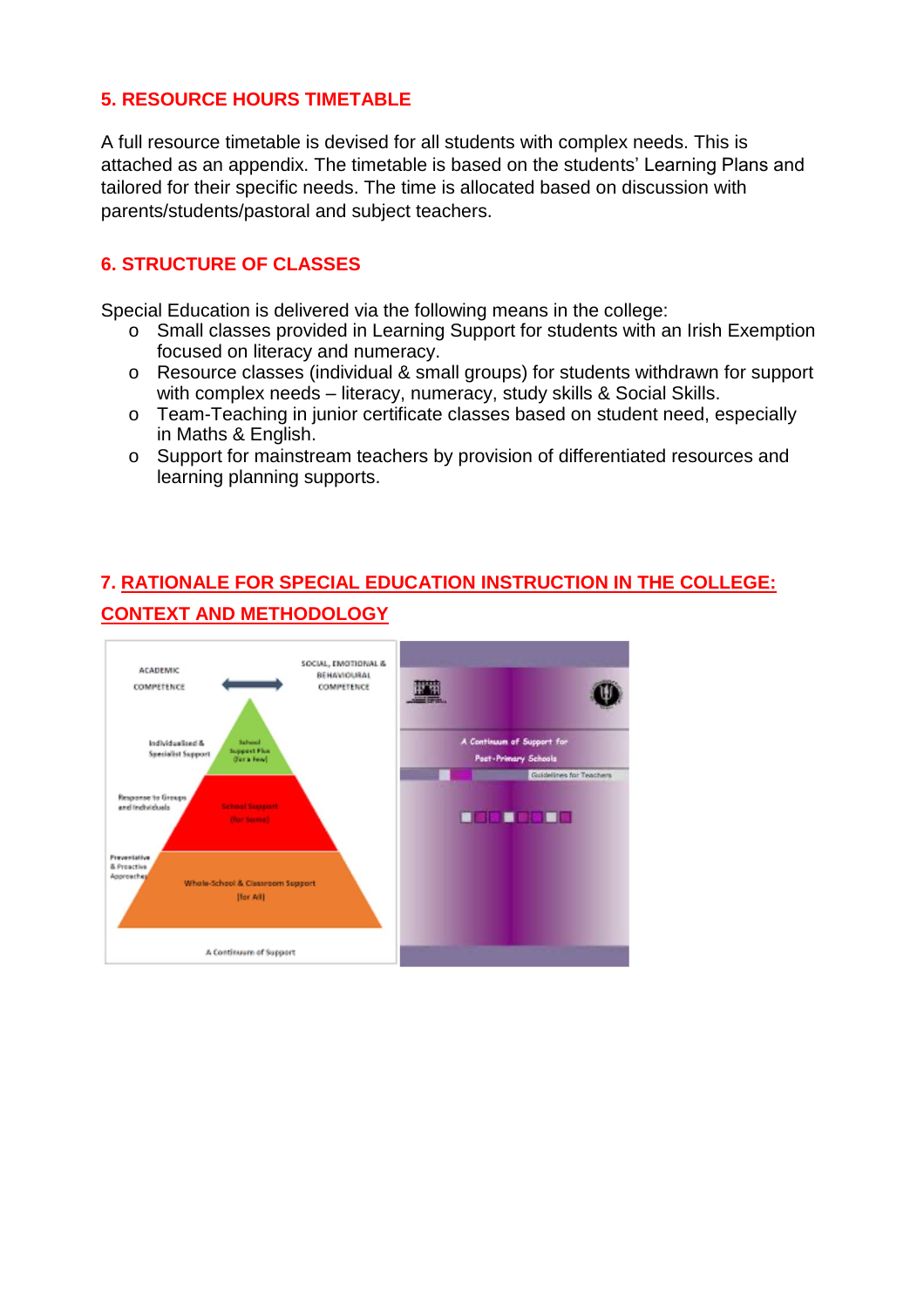

The college bases its provision for students with additional needs on the **NEPS Guidelines and Continuum of Suppor**t and draws upon these documents for best practice and resources. As per these guidelines we are aware of **Bloom's Taxonomy and Maslow's Hierarchy of Need** in our teaching and planning methodologies.

Our pedagogical framework is laid out in the school SEN policy in more detail. The SEN department classes are individually tailored to the needs of the individual or small group. Each teacher keeps their own professional records. However, to ensure that classes focus on the acquisition of core skills in Literacy, Numeracy and Wellbeing in keeping with the 24 Statements of Learning in the new Junior Cycle, the SEN team have undertaken a review of the Learning Support Curriculum in 1st, 2nd & 3rd year. The needs of the individual group will dictate the speed, width and depth of the content and materials used. The individual teacher should strive to use mixed methodologies in the class: The ultimate goal is that the student will have a greater understanding of themselves as learners and an appreciation of their own learning style.

# **8. METHODOLOGIES**

- **ICT** iPad and relevant websites as noted in the general scheme of work. The department is looking at replacing the interactive whiteboard with an apple tv and moving to using Explain Everything as a classroom teaching method. The school is not renewing its www.ixl.com group licence but will still use this with individual students. Various other websites that support active learning will be used in the S.O.W.
- **Active Classroom:** students to work in pairs/groups/individually as appropriate to the task. Peer Tutoring and Group Feedback to be used regularly
- Appropriate **Assessment For Learning** strategies to be used in classes including exit cards, KWL and clear classroom objectives noted in the SEN Journal.
- **Standardised Testing** to be used to screen 1<sup>st</sup> Year groups and to confirm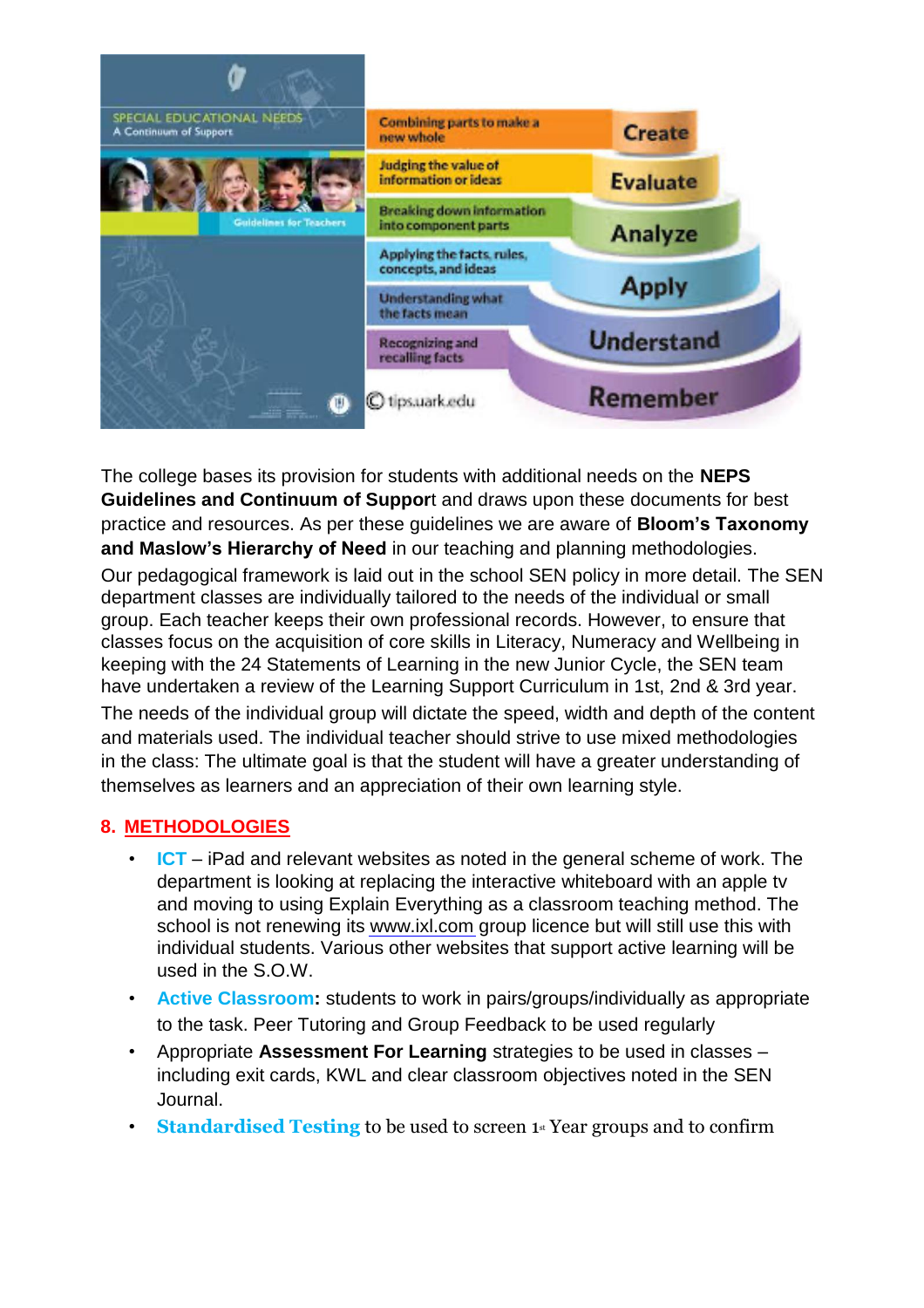accommodations for Reasonable Accommodation. 3rd/5th year.

- **Oral work** in light of the new CBA's and to promote student wellbeing all schemes of work should have a focus on oral activities – presentations, drama, debate etc.
- **Written work** students should develop their writing skills to support access to the Junior Cycle. This includes methodologies on how to plan and develop written work, how to edit and correct your own work, techniques to support better spelling and grammar, Vocabulary enrichment
- **Reading Comprehension:** This is a core cross-subject skill that will be the focus of the 1st Year curriculum. The students will learn a variety of reading comprehension and metacognitive methodologies, using templates from the NBSS, SESS and other reputable sources for SEN.
- **Team-Teaching in mainstream English and Maths classes in selected Junior Cycle groups.**
- **Demonstration** of techniques and methods, especially in the teaching of Social Skills
- Use of **Social Skills** programs like Carol Gray Social Stories and other recognised Social and Emotional Resources
- **Group Work/Paired** work and one-to-one instruction
- **Project Work**
- **Brainstorming/ Mind-Mapping/Brain-Game** puzzles/Quizzes o **Group work**
- **Homework Support**
- **Use of Digital /ICT/Audio Technology** o **PowerPoint/Keynote**
- **Interactive Whiteboards (Resource)** o **iPads and appropriate apps**
- **Student Laptops**

# **9. RANGE AND VARIETY OF RESOURCES**

- Teaching skills and experience
- Online Google Drive Bank of resources and materials compiled by SEN staff
- Textbooks & Resources recommended for working with students with special educational needs in literacy and numeracy explicit instruction
- Social Skills programmes like Social Stories, Talkabout & other recommended strategies
- Educational Games, Scrabble, Mind
- Online Learning Platform, resources from the NBSS, SESS and TES specifically designed for SEN instruction
- Laptops & other ICT resources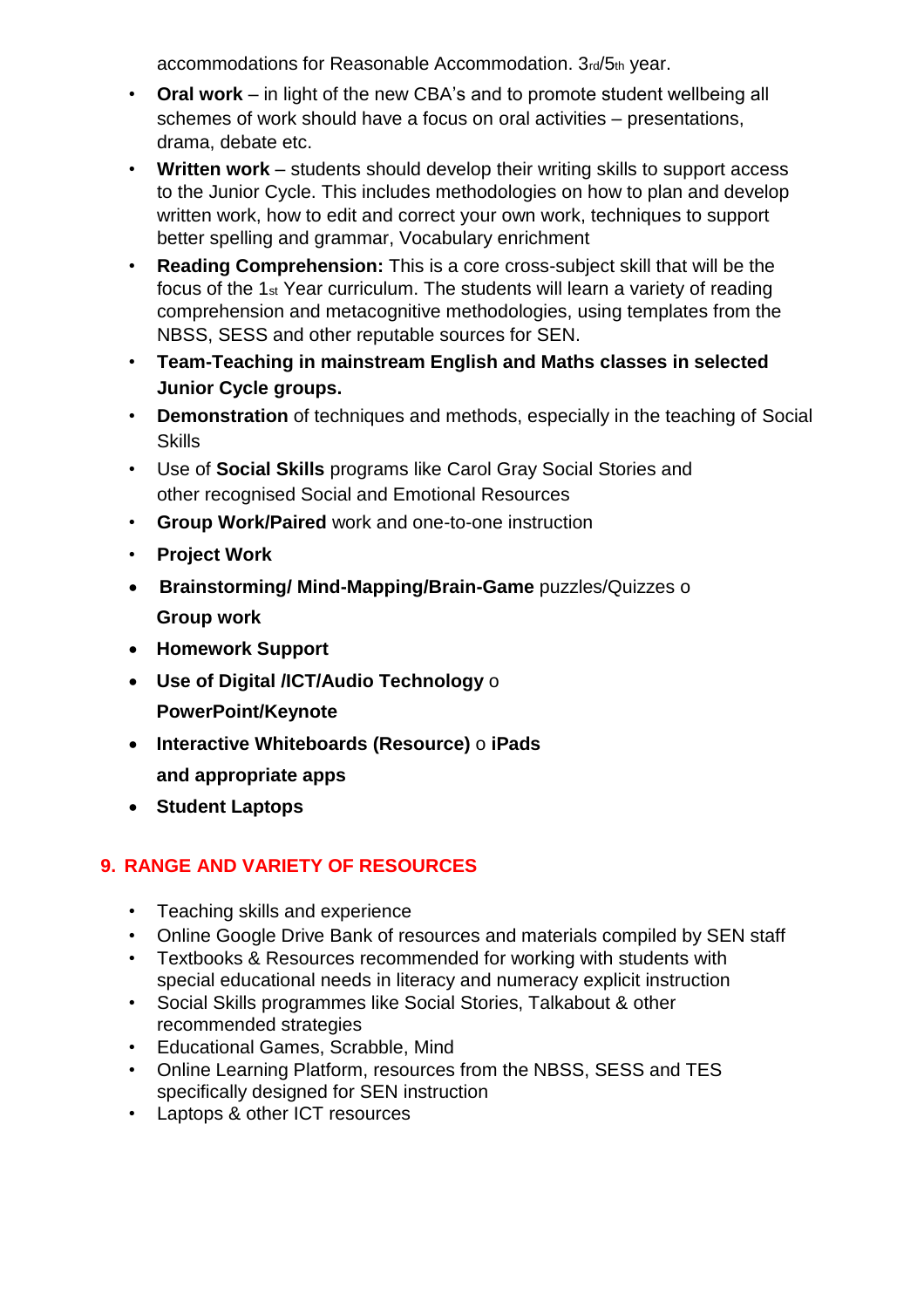# **10. JUNIOR CYCLE -THE TWENTY-FOUR STATEMENTS OF LEARNING:**

The learning at the core of Junior Cycle is described in the twenty-four statements of learning which are set out in Table 1. The twenty-four statements, underpinned by the eight principles, are central to planning for, and the evaluation of, the students' experience of the school's junior cycle programme. The SEN department endeavours to build these statements into their schemes of work and planning. They aim to support students with curriculum, social, emotional and study needs and to scaffold the mainstream curriculum via Learning Support.

# **Table 1: Twenty-four Statements of Learning**

### The student:

1.communicates effectively using a variety of means in a range of contexts in L1 2. listens, speaks, reads and writes in L2 and one other language at a level of proficiency that is appropriate to her or his ability

3. creates, appreciates and critically interprets a wide range of texts

4. creates and presents artistic works and appreciates the process and skills involved

5. has an awareness of personal values and an understanding of the process of moral decision making

6. appreciates and respects how diverse values, beliefs and traditions have contributed to the communities and culture in which she/he lives

7. values what it means to be an active citizen, with rights and responsibilities in local and wider contexts

8. values local, national and international heritage, understands the importance of the relationship between past and current events and the forces that drive change 9. understands the origins and impacts of social, economic, and environmental aspects of the world around her/him

10.has the awareness, knowledge, skills, values and motivation to live sustainably

11. takes action to safeguard and promote her/his wellbeing and that of others

12.is a confident and competent participant in physical activity and is motivated to be physically active

13.understands the importance of food and diet in making healthy lifestyle choices

14.makes informed financial decisions and develops good consumer skills 15.recognizes the potential uses of mathematical knowledge, skills and understanding in all areas of learning

16.describes, illustrates, interprets, predicts and explains patterns and relationships

17.devises and evaluates strategies for investigating and solving problems using mathematical knowledge, reasoning and skills

18. observes and evaluates empirical events and processes and draws valid deductions and conclusions

19. values the role and contribution of science and technology to society, and their personal, social and global importance

20. uses appropriate technologies in meeting a design challenge

21.applies practical skills as she/he develop models and products using a variety of materials and technologies

22. takes initiative, is innovative and develops entrepreneurial skills

23. brings an idea from conception to realisation

24. uses technology and digital media tools to learn, communicate, work and think collaboratively and creatively in a responsible and ethical manner 5 L1 is the language medium of the school (English in English-medium schools; Irish in Irish-medium schools). L2 is the second language (Irish in English-medium schools; English in Irishmedium schools).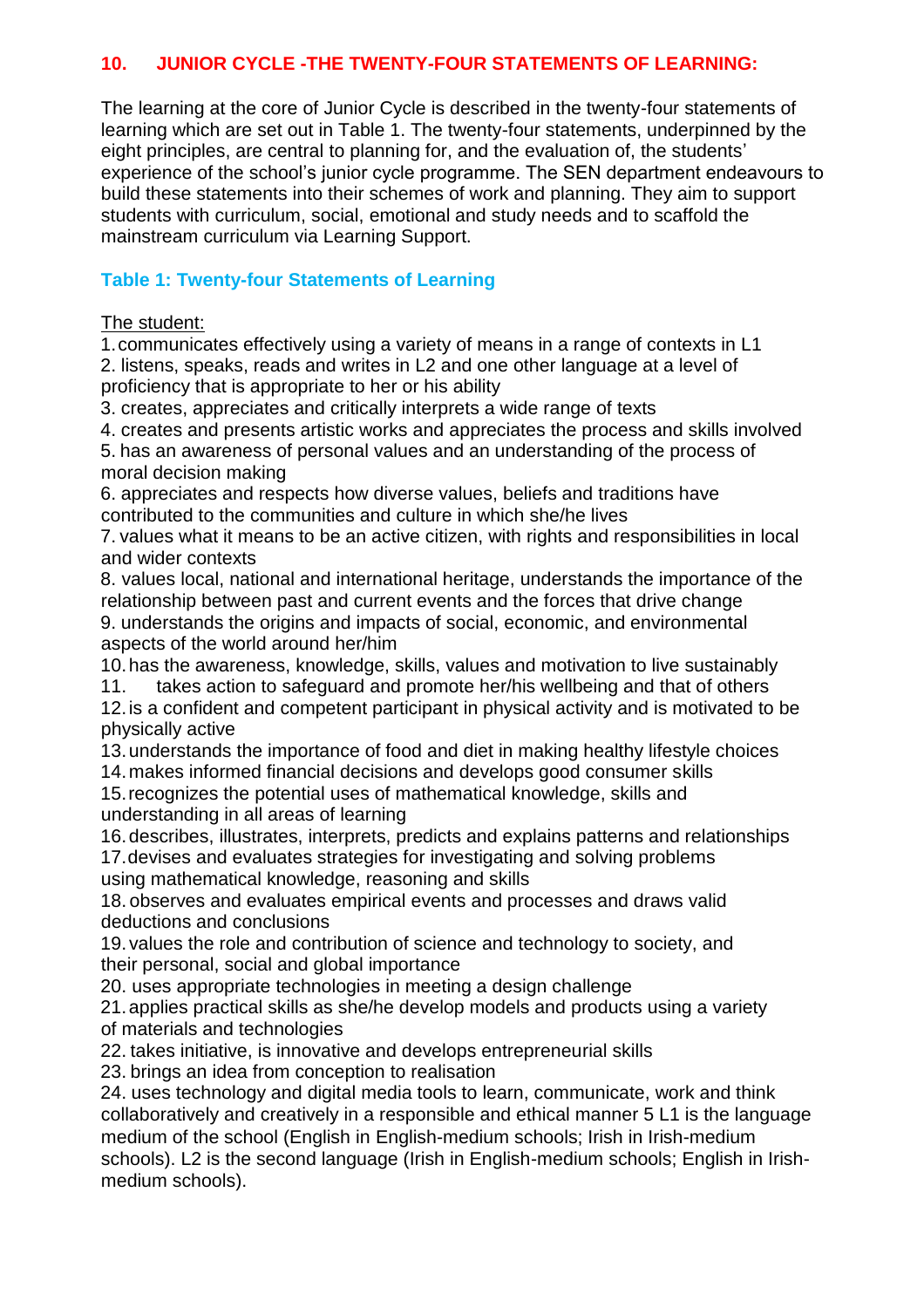### **MANAGING MYSELF**

- Knowing myself
- Making considered decisions
- Setting and achieving personal goals
- Being able to reflect on my own learning
- Using digital technology to manage myself and my learning

### **STAYING WELL**

- Being healthy, physical and active
- **Being** social
- Being safe
- **Being spiritual**
- Being confident
- Being positive about learning
- Being responsible, safe and ethical in using digital technology

### **COMMUNICATING**

- Listening and expressing myself
- Using language
- Using numbers and data
- Performing and presenting
- Discussing and debating
- Using digital technology to communicate

# **BEING CREATIVE**

#### · Imagining

- Exploring options and alternatives
- Implementing ideas and taking action
- **Learning creatively**
- Stimulating creativity using digital technology

#### **WORKING WITH OTHERS**

- Developing good relationships and dealing with conflict
- Co-operating
- **Respecting difference**
- Contributing to making the world a better place
- Learning with others
- Working with others through digital technology

#### **MANAGING INFORMATION AND THINKING**

- Being curious
- Gathering, recording, organising, and evaluating information and data
- Thinking creatively and critically
- Reflecting on and evaluating my learning
- Using digital technology to access, manage and share content

# **11. LEAVING CERTIFICATE COURSE:**

The SEN department focuses its planning for senior cycle students around the curricula of each of the leaving certificate subjects. We also aim to reflect the NEPS Guidelines stated above. We aim to provide students with a focus on literacy and numeracy skills to equip them across the broader curriculum.

Our aim for the 2022 academic year is to build in the document

**"Looking at our Schools – A quality Framework for Post-Primary Schools" into our planning for Senior Cycle. We are seeking to include Domain 1 – Learner Outcomes and Domain 2 – Learner Experience into our planning during 2022.**

- Students enjoy their learning, are motivated to learn and expect to achieve as learners.
- Students have the necessary knowledge, skills and attitudes required to understand themselves and their relationships.
- Students demonstrate the knowledge, skills and understanding required by the curriculum.
- Students attain the stated learning outcomes for each subject course and programme they have chosen.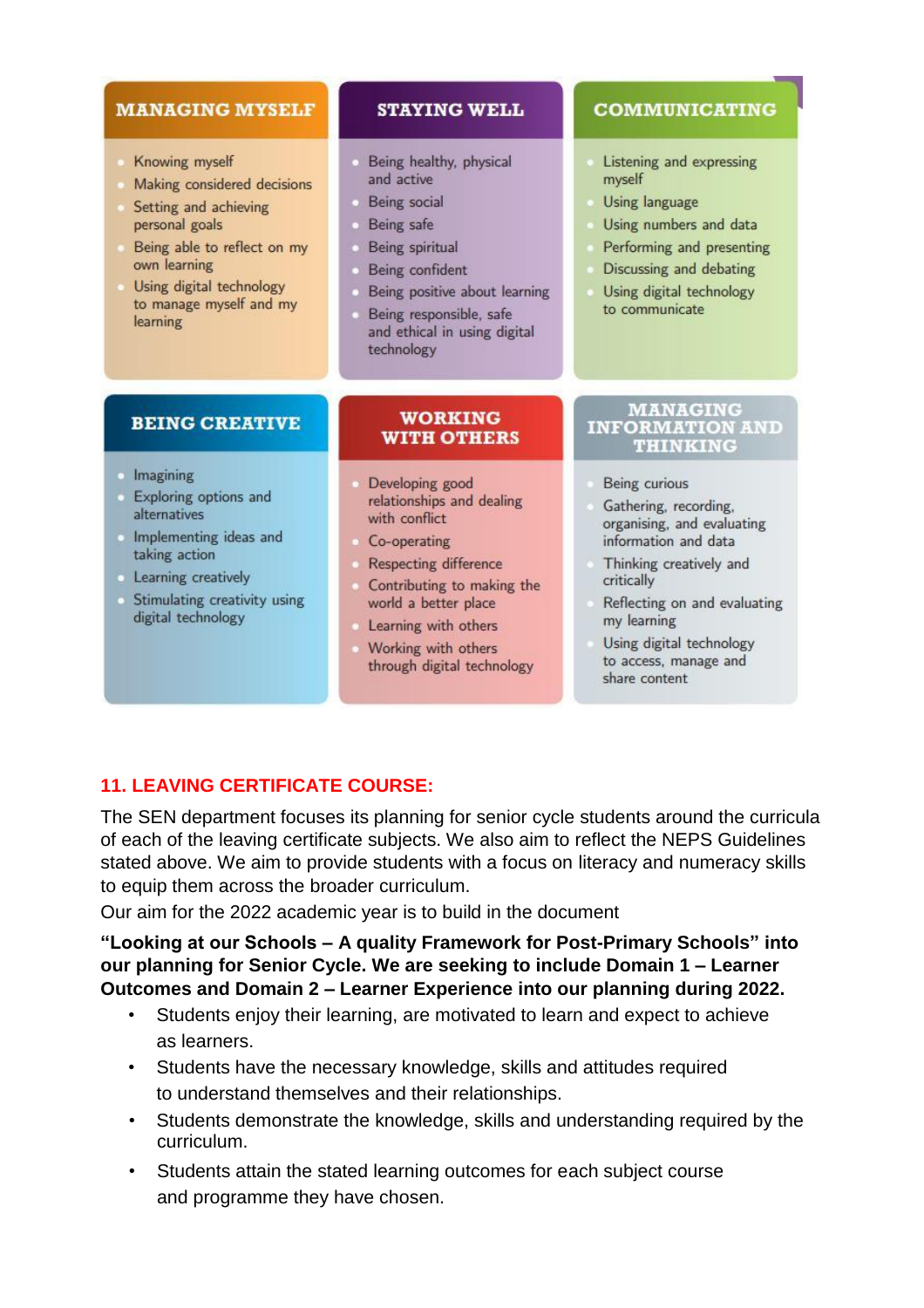- Students reflect on their progress as learners and develop a sense of ownership and of and responsibility for their learning.
- Students experience opportunities to develop the skills an attitudes necessary for lifelong learning.
- Students grow as learners through respectful interactions and experiences that are challenging and supportive.
- Students engage purposefully and meaningfully in learning activities.
- Students have a mature and critical literacy to prepare them for the responsibilities and challenges of adult life in all contexts;
- A strong awareness of their own learning styles
- A good understanding of the variety of study and learning methodologies that can be employed to suit their own personal learning style.
- The ability to set their own goals and meet targets.
- Effective time-management and study goals
- Managing Myself linking to the wellbeing guidelines, the students should receive support in managing stress and emotional issues.
- Support with RACE and DARE applications

# **12. SEN DEPARTMENT: STUDENT SELF-EVALUATION**

Students are encouraged to engage in reflection about their own learning through the use of metacognitive methodologies recommended by SEN best practice. Students encouraged to use SQ3R, KWL, Exit Cards during LS classes when time allows. They are encouraged to identify what kind of learning they are engaged in by using a tickbox of teaching methods. They are encouraged to use a variety of oral learning techniques like think-pair-share, group discussion, and individual feedback to reflect on their own learning.

As part of our commitment to the Wellbeing programme at Junior Cycle, the SEN department use the **NEPS recommended "My Thoughts about School**" checklist.

# **13. AFL – ASSESSMENT FOR LEARNING**

As part of the School's Self Evaluation, the SEN Department is committed to Assessment for Learning. This is assessed to support the students access to the mainstream curriculum and is at the heart of good SEN planning. The department make a commitment that all SEN classes will contain AFL methodologies.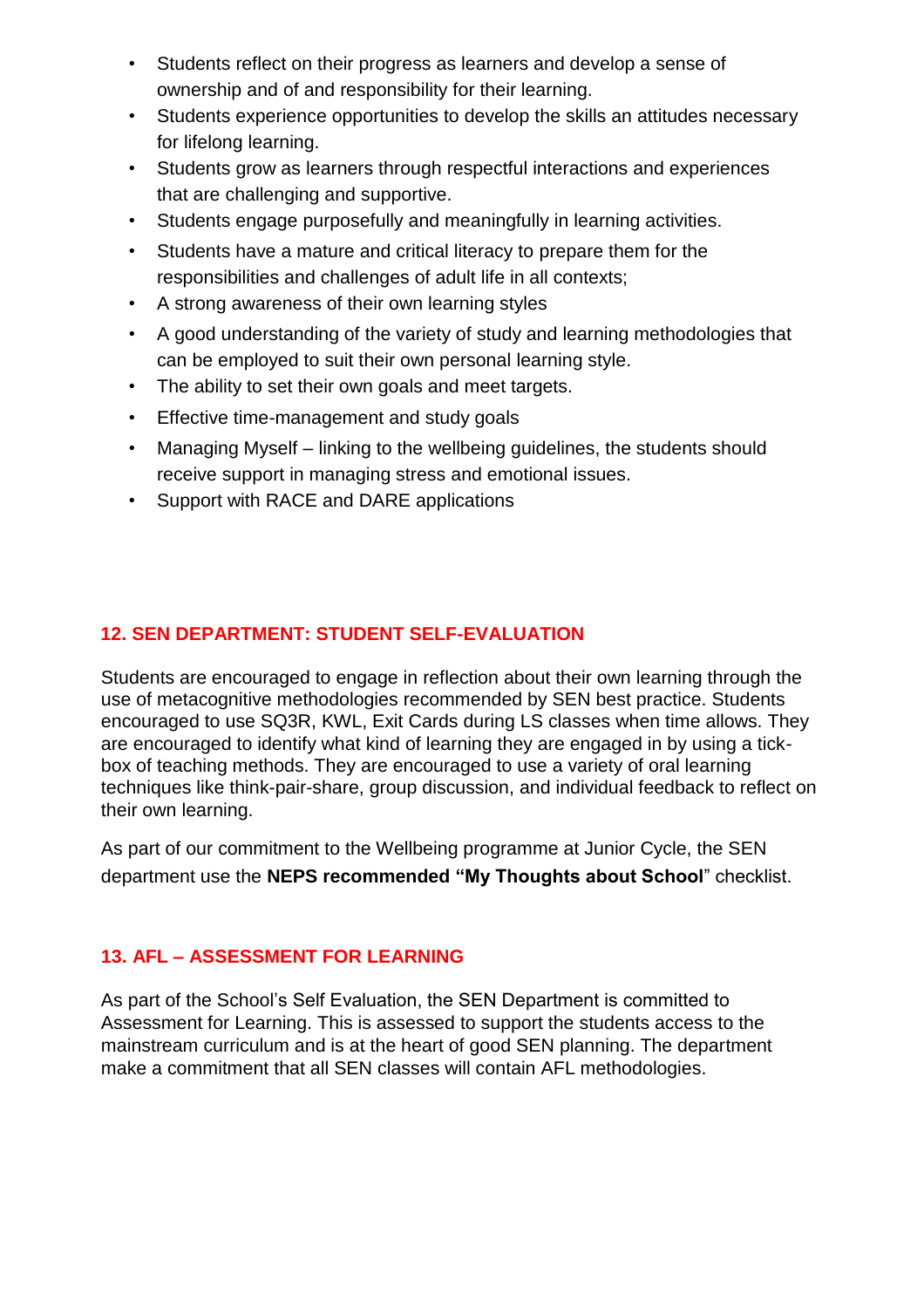Methodologies used are recognized methods of metacognition like KWL sheets, Exit Cards, identifying difficult vocabulary and assessing prior knowledge both in oral and written assessment. As such we also commit to using Pre -teaching strategies to assist students in a mainstream setting with concepts, graphics and language acquisition

The SEN department adhere to the *Two Stars and a Wish,* approach to student feedback adopted by the whole school as part of our AFL policy.

# **14. SUBJECT PLANNING FOR STUDENTS WITH ENGLISH AS ADDITIONAL LANGUAGE (EAL)**

The department recognizes its role in helping students with English as an additional language to integrate fully into school life. The school supports the SEN department timetable these students for additional English instruction as necessary, through withdrawal in small groups or with in-class differentiation resources provided to staff. At times, staff with TEFL qualifications are timetabled to give explicit instruction to these students to support their access to the curriculum. The department uses the Trinity College Dublin Immigration Initiative website and resource materials to teach key words and concepts related to the curriculum for each Junior and Leaving Certificate subject area. Students can also use key word journals, dictionary pens and have access to resources used to teach the language curriculum in Junior Cycle English. SEN and English departments will liaise closely to manage resources and needs.

# **15. USE OF ICT AND DIGITAL TECHNOLOGY**

The use of ICT in the teaching of English has increased considerably in recent years.

All classrooms have access to the internet and are equipped with a data projector. These resources are used to access and display a range of learning resources such as skoool.ie, YouTube and TED presentations, exam papers and marking schemes.

Students have access to a bank of iMac computers in the school library as well as 24 PCs in the Computer Room. Teachers have access to these computers also, as well as 3 iMac computers and one PC in the staffroom. Many staff members use laptops in their teaching. Training is provided to staff in the use of PowerPoint, Excel and Word as well as in the use of the school's learning platform. The English Department has also been provided with iPads for teachers of the New Junior Cycle. All teachers of Junior Cycle English are now equipped for the physical recording of CBA1.

Material produced by teachers is shared with colleagues through the learning platform and a Google Docs English Dept account.

# **16. PROVISION FOR LEGAL REQUIREMENTS**

The Health and Safety policy of the school applies to the English classroom. This policy is available through the school website. The SEN department adheres to the stated school policies for Inclusion, Enrolment and Child Protection as dictated by the relevant legislation. The department adheres to best practice in the dissemination of learning plans and the storage of sensitive documents, medical assessments and educational assessments. The SEN department are aware of GDPR issues around confidentiality and privacy to protect the student. For more details related to this, please see the more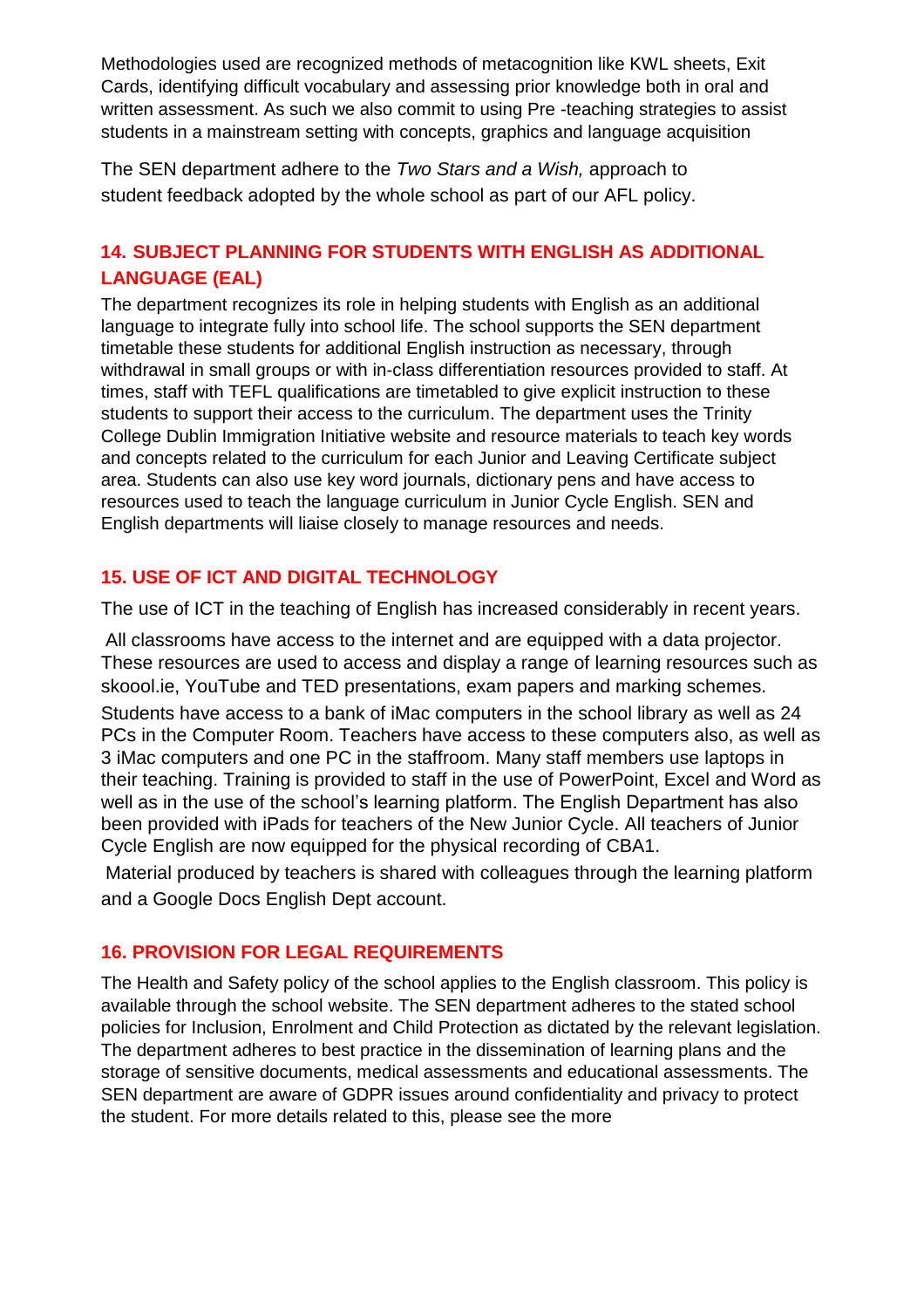detailed Special Educational Needs Policy written by the Department. This plan is a working document, outlining our objectives as a department for the current year.

# **17. Teacher in-Service Development**

- All teachers attend CPD relating to numeracy, literacy and the area of Additional Needs provided by NCSE and relevant agencies.
- All teachers are expected to be familiar with the relevant Acts, Circulars and publications pertaining to SEN, Junior Cycle and Leaving Certificate relevant to their role in the Department.
- Staff regularly consult with the SENO and NEPS
- All teachers are encouraged to engage in peer review with their colleagues. A member of the department has requested participation in the Droichead program to formalise this work
- All teachers are encouraged to engage in reflective practice on an ongoing basis.

# **18. PLANNING & RECORDING SCHEMES OF WORK**

**Student Learning Plans: IEP/Personal Pupil Planning**: As directed by the NEPS guidelines, the SEN team will create and update Learning Plans by working with colleagues, parents and students via meetings and email to ensure that the most appropriate learning is in place for each A.N. student. These Learning Plans are living documents that will be updated based on regular reviews with parents/students and teaching staff. They will be stored in a secure electronic location and posted on VSWare to advise staff of their learning objective the students with A.N. This will be done with parental permission and reference to GDPR advice. This will enable staff to individually plan for students with additional needs

# **Schemes of Work:**

All teachers are required to produce a scheme of work for each class detailing the work to be carried out during the year. This can be kept electronically (on www.googleclassroom.com ) or in their own Teacher Journals. The department will collectively create a general scheme of work in literacy and numeracy for each year group to support the variety of new staff who have to adapt to SEN teaching every year. This will allow continuity and ensure on the job training for new staff.

# **19. MINUTES OF MEETINGS:**

The coordinator will keep minutes of all meetings and conferences. Meetings will be held at a designated time every 2-3 weeks, with a weekly planning class agreed with Management.

# **20. PARENT CONSULTATIONS:**

All parent meetings should be recorded via an updated IEP or via an email confirming the main talking points at the meeting and the actions /outcomes agreed. Actions should be noted in writing and communicated to parents for agreement. Learning Plans will be kept for all students with complex needs.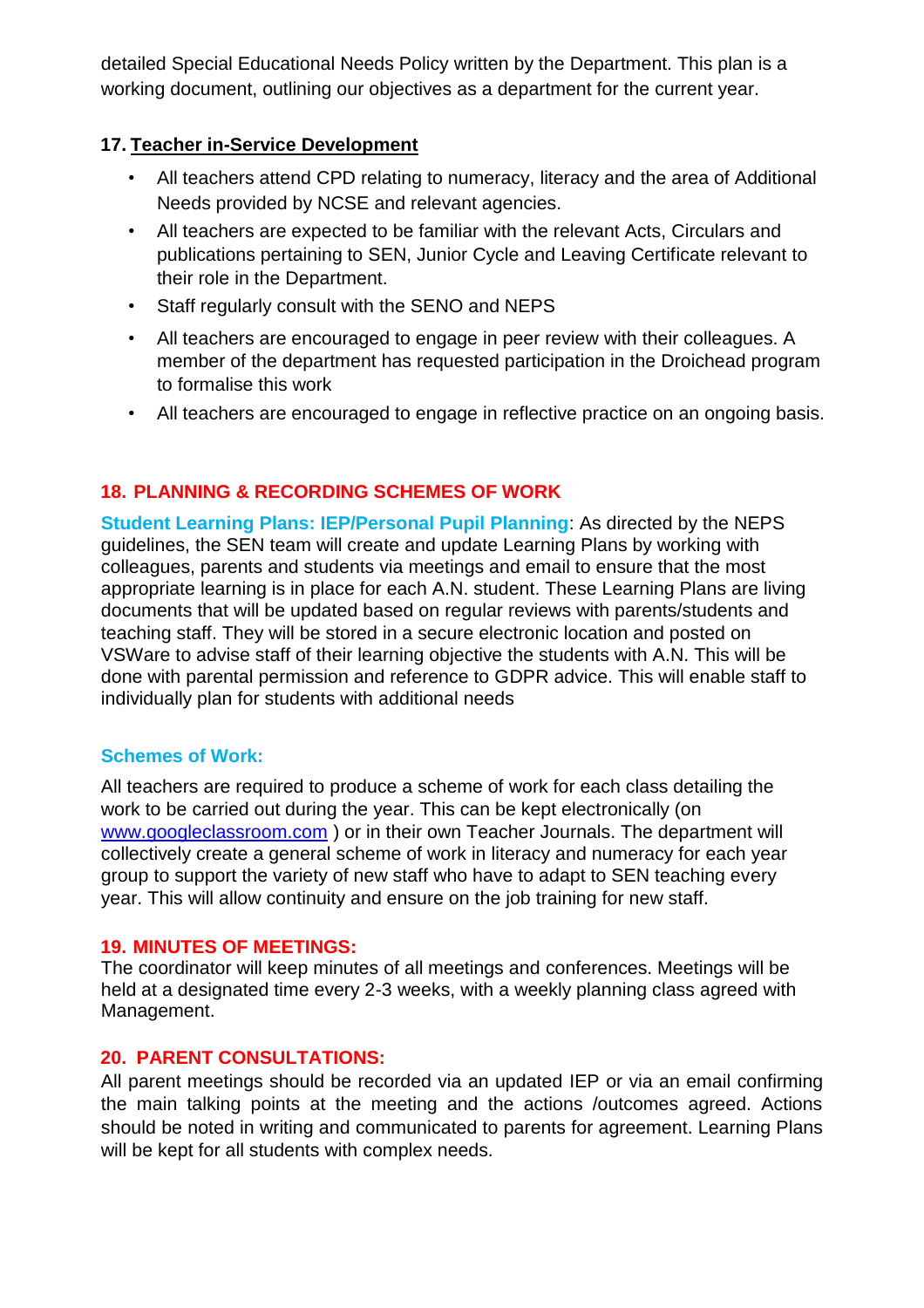# **21. SEN DEPARTMENT: SELF EVALUATION**

The SEN department are currently finishing a pilot on a SEN Journal and will review this next year. We are also constantly reviewing our methodologies. Consequently, we are re-drafting all our schemes of work to fit in with the new Junior Cycle Statements of Learning. (January 2019) We have recently assessed our contribution to the Wellbeing curriculum and contributed to the wellbeing curricular group. We are currently looking at the following documents and hope to incorporate them into our updated planning for Senior and Junior Cycle.

- Looking at our Schools: A quality framework for Post-Primary Schools (2016)
- The Junior Cycle Wellbeing Indicators

As a Department, we are committed to continuously improving on our practices for the benefit of our students. We aim to reflect regularly on our methodologies and student outcomes. We aim to collaborate with our fellow colleagues so that we may share good practice. Our aim through self-evaluation is to improve the learning of our students.

We have engaged in SSE (Student Self Evaluation) by using the NEPS My thoughts about School checklist. We have used google forms to encourage SSE and reflection.

# **22. TRANSITION PLANNING FROM PRIMARY TO POST-PRIMARY**

As outlined by NEPS, the school receives Student data and the SEN department liaises with all the feeder Primary Schools and parents to prepare students with a high level of need for entry to the College. Thus, transition meetings may be arranged between primary and post-primary schools in advance of transfer. The Post-Primary Transfer Review Form provides a useful template for collating assessment data relating to students' academic, attainment and personal development needs in order to inform intervention planning following transition. Student files are collated by the SEN coordinator in conjunction with the feeder schools and parents.

### **23. NCSE APPLICATIONS:**

The school uses the **New Model of Support** Guidelines to plan for students and liaises with the S.E.N.O. to ensure that all applications for Assistive Technology, SNA's and additional hours for students with complex needs are completed correctly and that the student is advocated for effectively by the school.

# **24. WELLBEING**

The SEN department sees its role as central to the wellbeing curriculum in the school. As such, it ensures that relevant social skills programmes, wellbeing resources and communication skills are explicitly taught to students with emotional behavioural or social difficulties due to a special educational need.

The SENCo is an active member of the college Care Team and advises on the Wellbeing of students with a diagnosed emotional, social or behavioural need in that context. The SEN team also liaise with the Year Head to ensure that a team approach is taken regarding the pastoral needs of students with additional needs. They are also a part of the curricular development team for the new JC Wellbeing subject,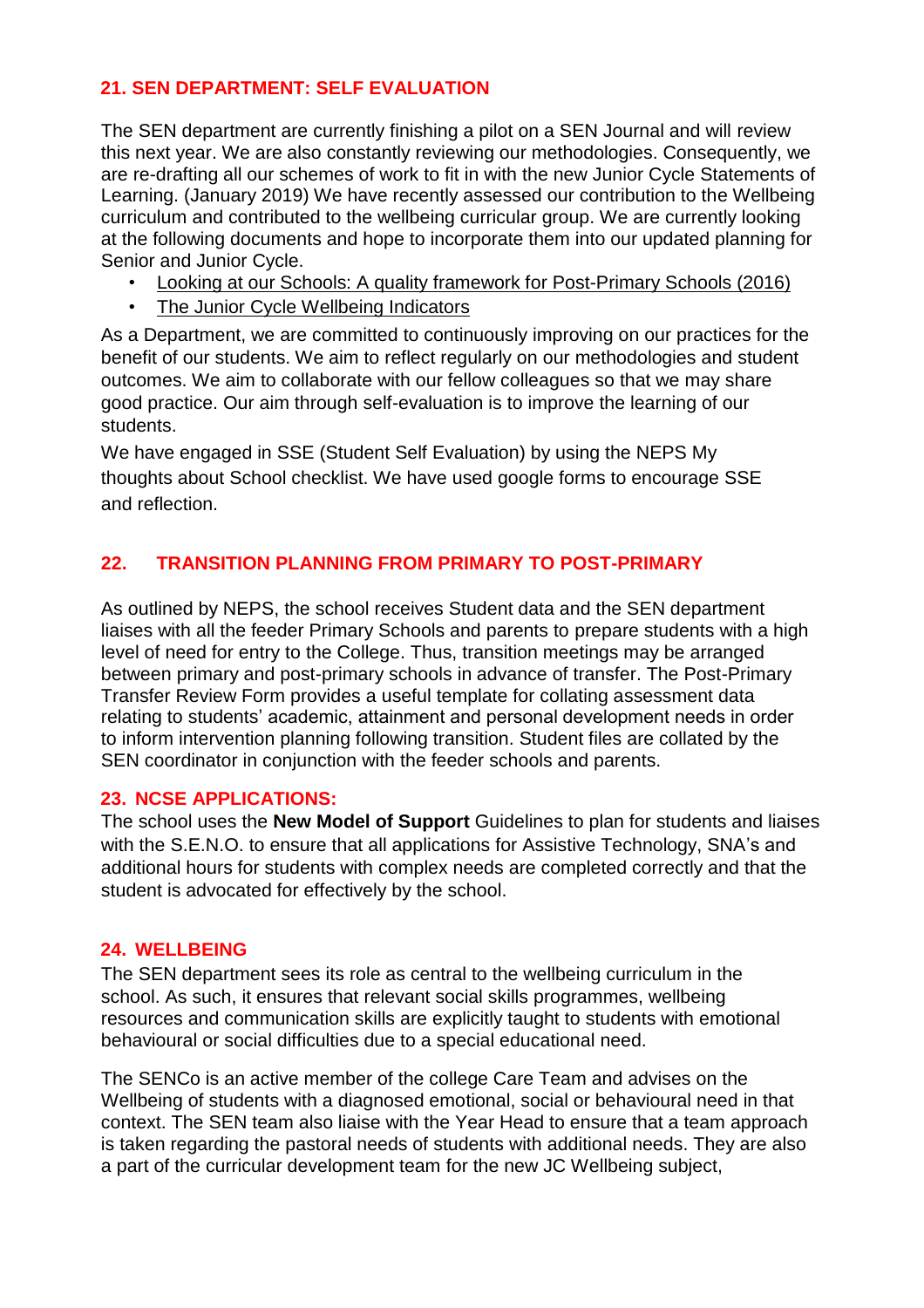contributing resources on social skills and emotional wellbeing. The table below shows how as a department we actively consider our role as teachers who often work with the students with the greatest academic and emotional needs in the school and as such, our commitment to wellbeing precedes the new curriculum and is drawn from the NEPS Continuum that looks at Maslow's Hierarchy and Bloom's Taxonomy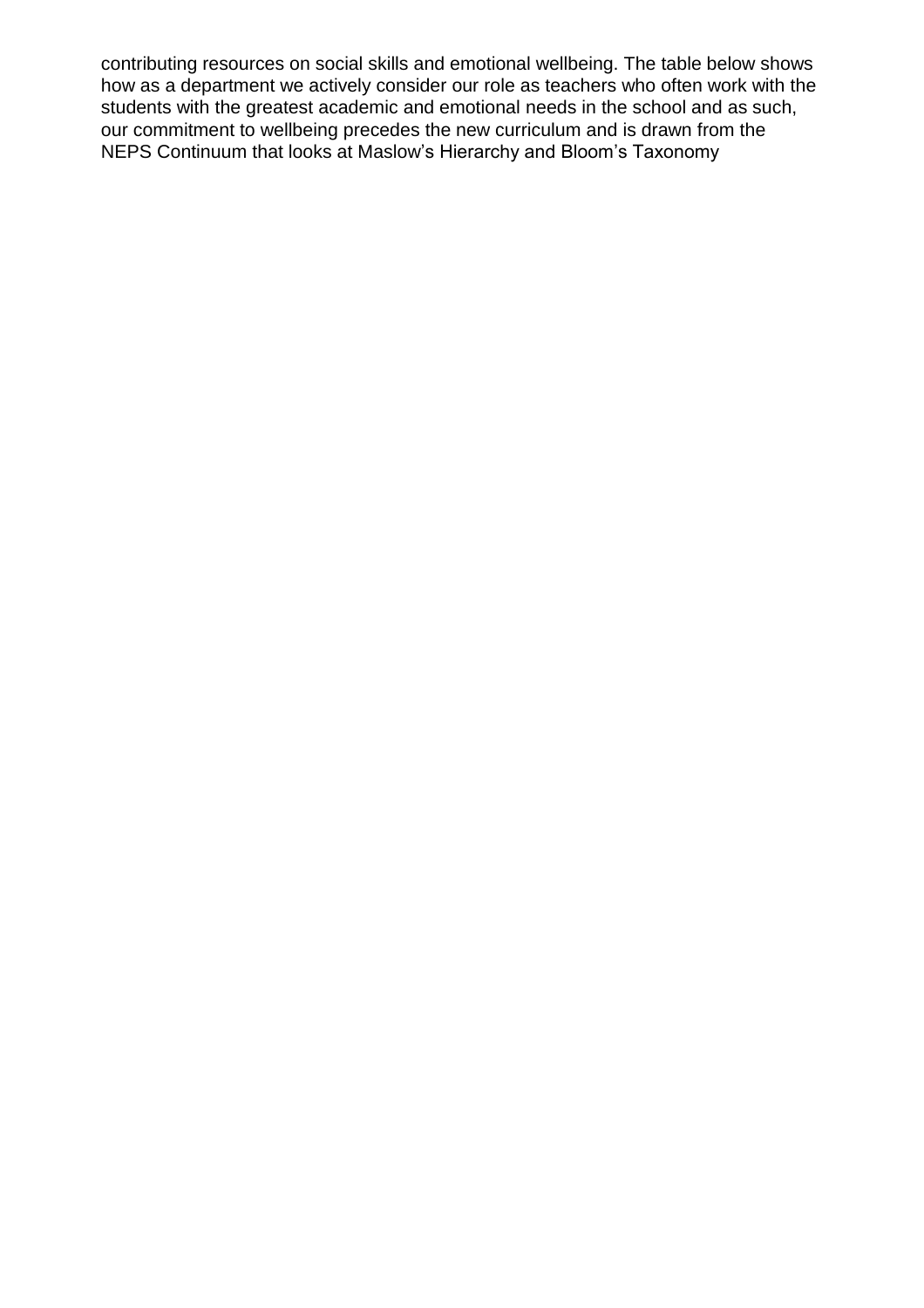| <b>Wellbeing</b><br><b>Indicators</b> | In my role and in my<br>relationships with students,<br>how do I support their<br>learning journey towards                                                                                                                                                          | <b>How do the STMC SEN dept promote</b><br>this indicator in our own practice?<br>Strategies, Assessment,<br><b>Methodologies, Supports or</b><br><b>Resources</b>                                                                                                                                                                                                                                                                                                                                                                                                                                                                                                                                                                          |
|---------------------------------------|---------------------------------------------------------------------------------------------------------------------------------------------------------------------------------------------------------------------------------------------------------------------|---------------------------------------------------------------------------------------------------------------------------------------------------------------------------------------------------------------------------------------------------------------------------------------------------------------------------------------------------------------------------------------------------------------------------------------------------------------------------------------------------------------------------------------------------------------------------------------------------------------------------------------------------------------------------------------------------------------------------------------------|
| <b>Active</b>                         | • being a confident and<br>skilled participant in<br>physical activity • being<br>physically active                                                                                                                                                                 | Supporting students in their<br>wellbeing by supporting Sli Na Slainte<br>walks in our small groups &<br>individual classes as appropriate,<br>playing table-tennis, and taking<br>classes outdoors on occasion.                                                                                                                                                                                                                                                                                                                                                                                                                                                                                                                            |
| <b>Responsible</b> choices            | • being able to take action to<br>protect and promote their<br>wellbeing and that of others<br>• making healthy food<br>• knowing when and where                                                                                                                    | Supporting students<br>with<br>social,<br>$\bullet$<br>emotional and behavioural difficulties<br>through our explicit teaching of social<br>skills.<br>Supporting Year Heads with our<br>positive<br>input<br>into<br>behavioural<br>planning.<br>Planning Learning via IEP's for<br>students with Autism to support their                                                                                                                                                                                                                                                                                                                                                                                                                  |
| <b>Connected</b>                      | their safety is at risk and<br>enabling them to make the<br>right choices<br>• feeling connected to<br>their school, their friends,<br>community, and the wider<br>world<br>• understanding how their<br>actions and interactions<br>impact on their own            | care needs in the school.<br>Working with SNA team to support<br>$\bullet$<br>care needs of students.<br>Promoting social groups via our<br>$\bullet$<br>small classes where pair and group<br>activity boosts peer relationships and<br>self-esteem.<br>Encouraging students with ASD to<br>reflect on their social behaviour via<br>counselling and social skills classes<br>Supporting at risk students as part<br>of the Care Team<br>Encouraging the use of metacognition<br>and learning to learn strategies in our<br>SEN students.<br>Supporting our students by advising<br>them on the best assistive technology<br>for use in their studies<br>Help students explore and<br>develop their own learning styles<br>and stragegies. |
| <b>Resilient</b>                      | wellbeing and that of others,<br>in local and global contexts<br>• feeling confident in<br>themselves and having the<br>coping skills to deal with<br>life's challenges<br>• knowing where they can go<br>for help • believing that with<br>effort they can achieve |                                                                                                                                                                                                                                                                                                                                                                                                                                                                                                                                                                                                                                                                                                                                             |
| <b>Respected</b>                      | • showing care and respect<br>for others • having positive<br>relationships with friends,<br>peers, and teachers<br>• feeling listened to and<br>valued                                                                                                             | Student with SEN should feel<br>valued as an equal member of the<br>school community and we help to<br>foster an inclusive environment for<br>A. N. Students.<br>Staff working in SEN provide<br>students with 'one good adult' who<br>can listen to them and we promote                                                                                                                                                                                                                                                                                                                                                                                                                                                                    |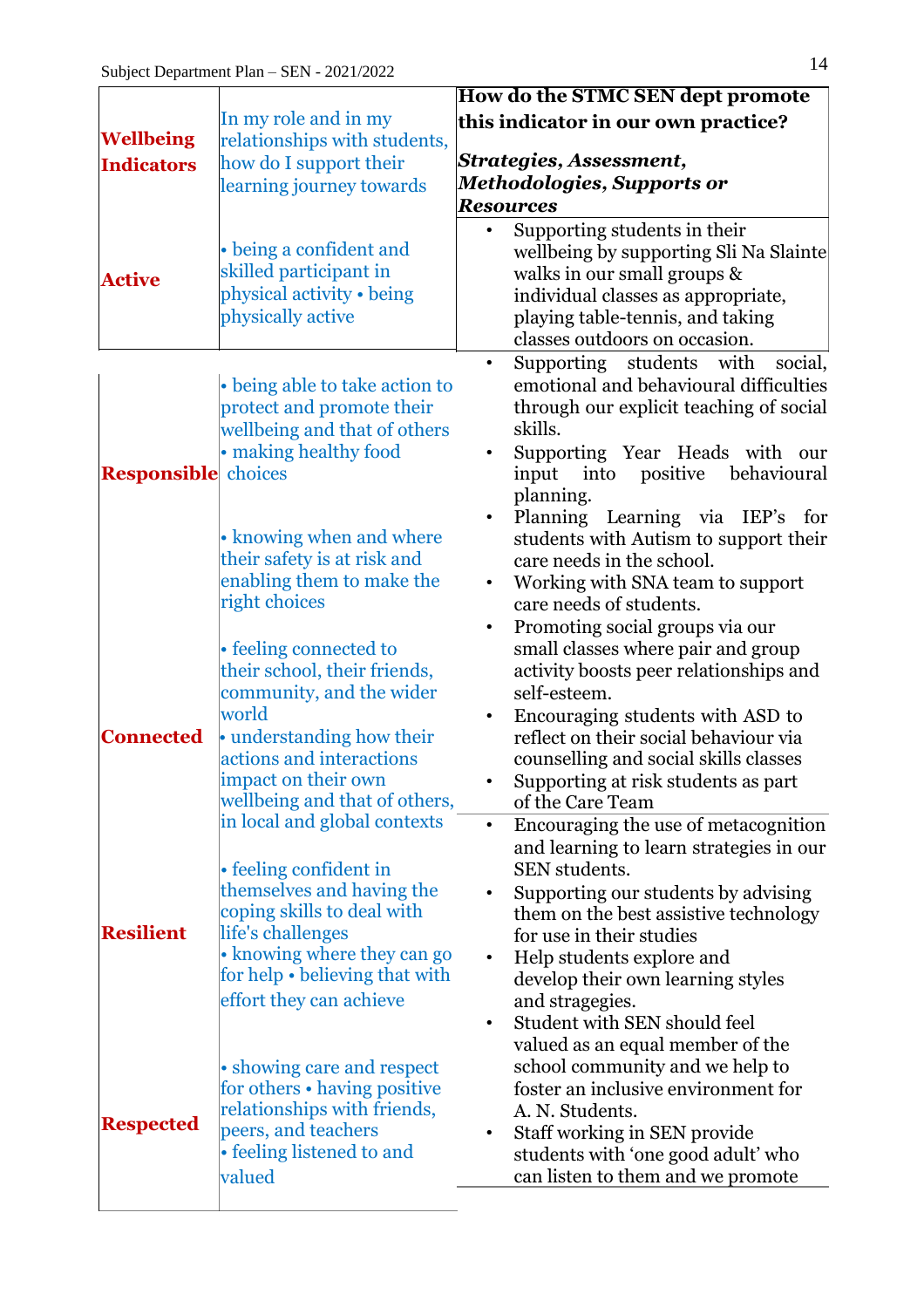|              |                                                                                                                                                                                                                                                                                       | positive teacher-student<br>relationships by supportive one-to-<br>one and small group teaching                                                                                                                                                                                                                                                                                    |
|--------------|---------------------------------------------------------------------------------------------------------------------------------------------------------------------------------------------------------------------------------------------------------------------------------------|------------------------------------------------------------------------------------------------------------------------------------------------------------------------------------------------------------------------------------------------------------------------------------------------------------------------------------------------------------------------------------|
| <b>Aware</b> | • being aware of their<br>thoughts, feelings and<br>behaviours and being able<br>to make sense of them<br>• being aware of their<br>personal values and able to<br>think through their<br>decisions<br>• being aware of themselves<br>as learners and knowing<br>how they can improve | Support students with their<br>application for Reasonable<br>Accommodation<br>Allow them to reflect on their own<br>$\bullet$<br>learning and support the writing of<br>their personal statements for DARE<br>Offer constructive feedback on their<br>academic work and teach explicit<br>cross-curricular skills to give<br>students greater confidence in their<br>own learning. |

### **25. PLANNING FOR 2021/22**

Our SEN team review and evaluate our work each year by consulting with students, parents, colleagues and management. We also have a duty to keep abreast of ongoing developments in this specialised field and as such commit to ongoing CPD and academic literature review in the field of special education. We also have a duty to ensure that the SEN department in the college is familiar with the following:

- Dept of Education Circulars relevant to SEN
- All Acts of Law that pertain to the field of special education
- Recommendations from the NCSE and SENO
- Guidelines and criteria for RACE set out by the SEC
- Recommendations from the Board of Management
- Guidelines from Enable Ireland, NEPS, Aspire, AsIAm and other agencies supporting young people with additional needs.

### **25. AIMS FOR 2020-2022**

- Prepare a timetable in case we have to resort to Online Learning, again!
- Apple TV was a good addition for the resource room
- Purchase Explain Everything and other apps that turn the iPad into interactive whiteboards.
- Continue to build up our bank of electronic resources shared on our Google Drive app.
- Continue with training for SEN team on Cat 4/WIAT III /DASH testing for screening of 1st and RACE 3rd /6th.
- Attend the Friends for Life programme training when next run by NCSE
- Take part in the Autism Schools Friendly Project